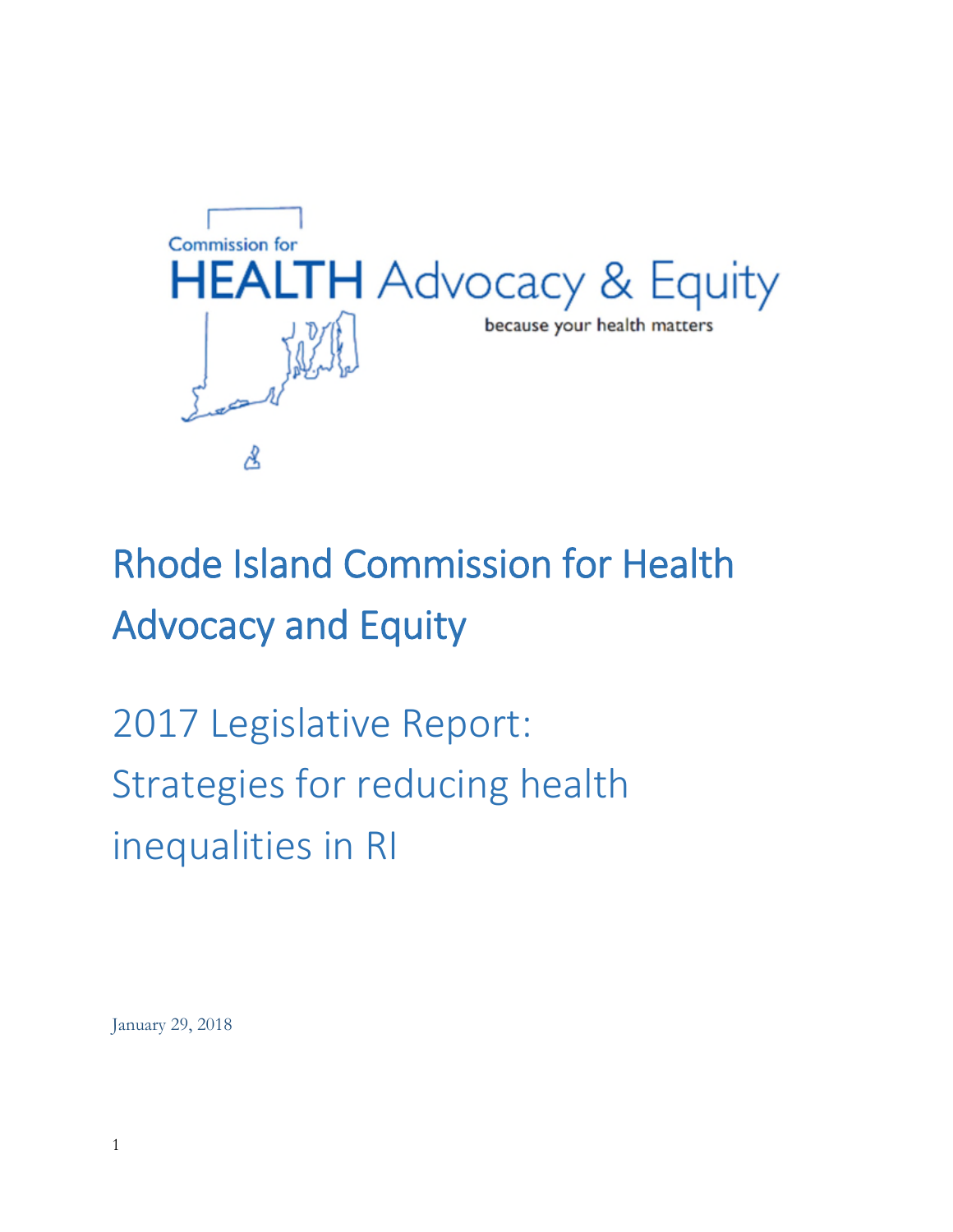# Who is the Rhode Island Commission for Health Advocacy and Equity?

The Rhode Island Commission for Health Advocacy and Equity (CHAE) is a State commission introduced and written into legislation in 2011 (RIGL §23-64.1), with support from current and former legislators including Representatives Walsh, Cimini, Ajello, Medina, and Williams, and Senator Pichardo, to support the elimination of health disparities in Rhode Island.

## What we do

The role of the Commission is to:

- 1. Advise the Governor, the General Assembly, and the Rhode Island Department of Health (RIDOH) of racial, ethnic, cultural, and socio-economic health disparities;
- 2. Advocate for the integration of activities that will help achieve health equity;
- 3. Develop a health equity plan that addresses the social determinants of health;
- 4. Align statewide planning activities in developing health equity goals and plans; and
- 5. Educate other state agencies and organizations on health disparities.

## Health Equity Framework for Action

Efforts to improve public health in Rhode Island have purposefully shifted towards focusing not only on improving the overall health of the population, but also ensuring all public health initiatives and efforts are conducted through a health equity lens. The CHAE has been tasked with being the champions for mobilizing public health practice, research, and policy efforts to achieve health equity in Rhode Island.

The chart below reflects how the CHAE's work aligns with statewide and community-based initiatives related to health equity, including RIDOH's Health Equity Institute.

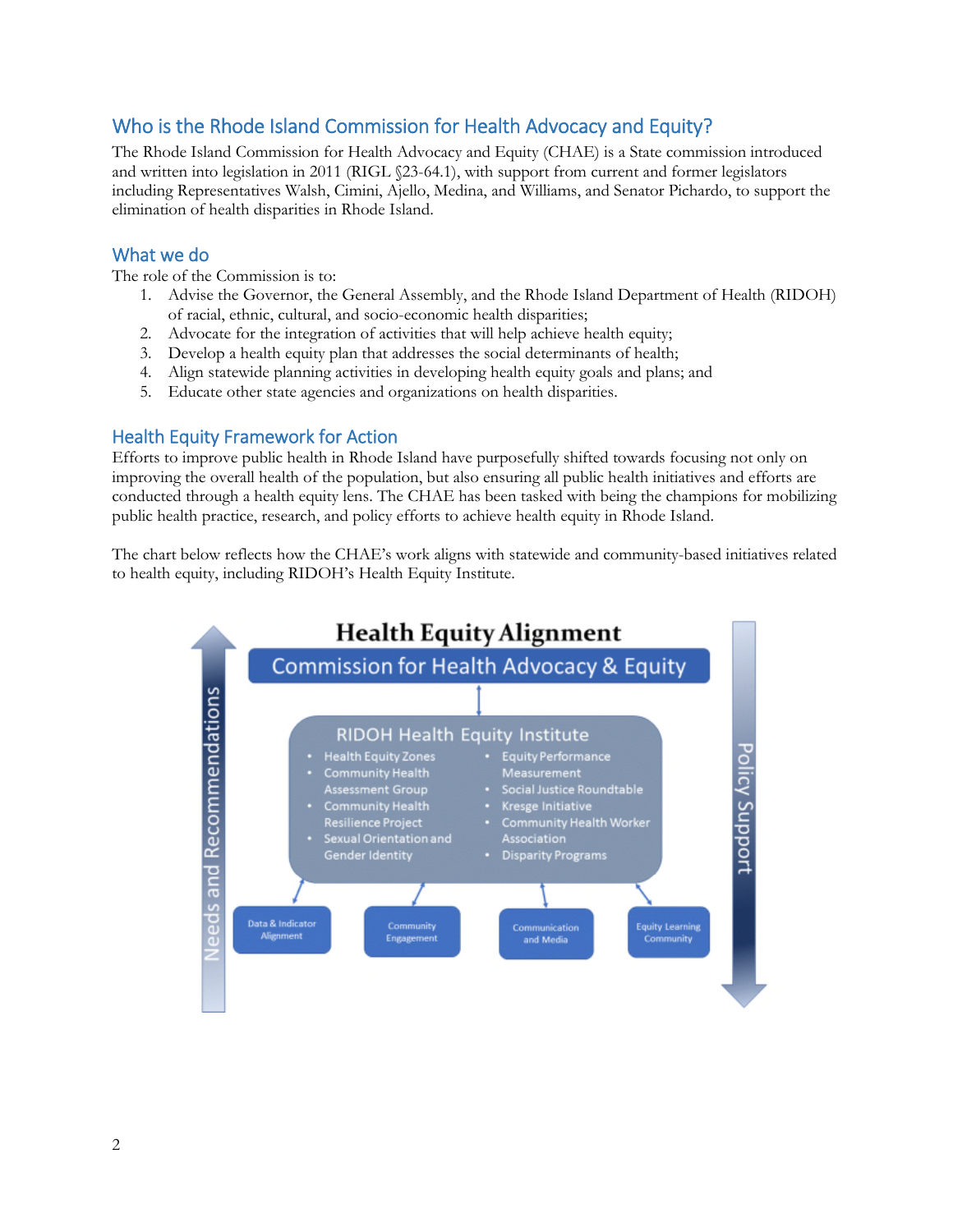# About this report

In 2015, the Rhode Island Commission for Health Advocacy and Equity (CHAE) issued a comprehensive legislative report to highlight preventable health inequalities in Rhode Island. The 2015 report is available on the RIDOH website at:

health.ri.gov/publications/reports/2015CommissionOnHealthAdvocacyAndEquityLegislativeReport.pdf.

Many of the recommendations from the 2015 CHAE Legislative Report have been approached through the **statewide initiatives referenced in this report**. The disease-specific and global recommendations from the 2015 CHAE Legislative Report continue to be pursued by CHAE, RIDOH, and the state partners involved in the RI initiatives.

Healthy equity alignment is a focus of CHAE's health equity framework for action through data, community engagement and learning, and through communication and media. To illustrate the importance of communicating disparities and their impact on RI, this report **updates data related to diabetes and maternal and child healt**h. The CHAE selected these health outcomes because of their strong alignment with the efforts of statewide initiatives to improve population health. Both diabetes and maternal and child health outcomes are often seen as indicative of the overall health of the population, and of how well the healthcare system is working. Disparities were identified in these health topic areas across racial/ethnic groups and socioeconomic status, with emphasis on the subsequent economic impacts that can affect all Rhode Islanders.

As with the 2015 legislative report, this report **ends with policy recommendations** that are critical for reducing the differences in health between the various groups of Rhode Islanders disproportionately impacted.

# RI initiatives to fulfill the 2015 CHAE Legislative Report recommendations

Good health is a resource for everyday life. There are several ongoing efforts in the state focused on improving our population's health and addressing the social, economic, and environmental determinants of health. Such efforts include the State Innovation Model initiative, which is funded by the Centers for Medicare and Medicaid Services to improve population health, improve the experience of care, and reduce the cost of healthcare; Rhode Island College's Healthy Jobs RI grant, funded by the Department of Labor and Training to build and sustain the community health worker infrastructure; and RIDOH's Health Equity Zones (HEZ) initiative, which is an innovative, place-based approach that supports individual communities to build the infrastructure needed to achieve healthy, systemic changes at the local level.

Each of these initiatives target health outcomes or the root causes of health differences that are highly prevalent in our state, are costly to our state budget, and substantially reduce the quality of life of our residents. Additional, simultaneous efforts to reduce the differential burden of morbidity and premature mortality across groups are needed to ensure that we all have access to the resources for good health.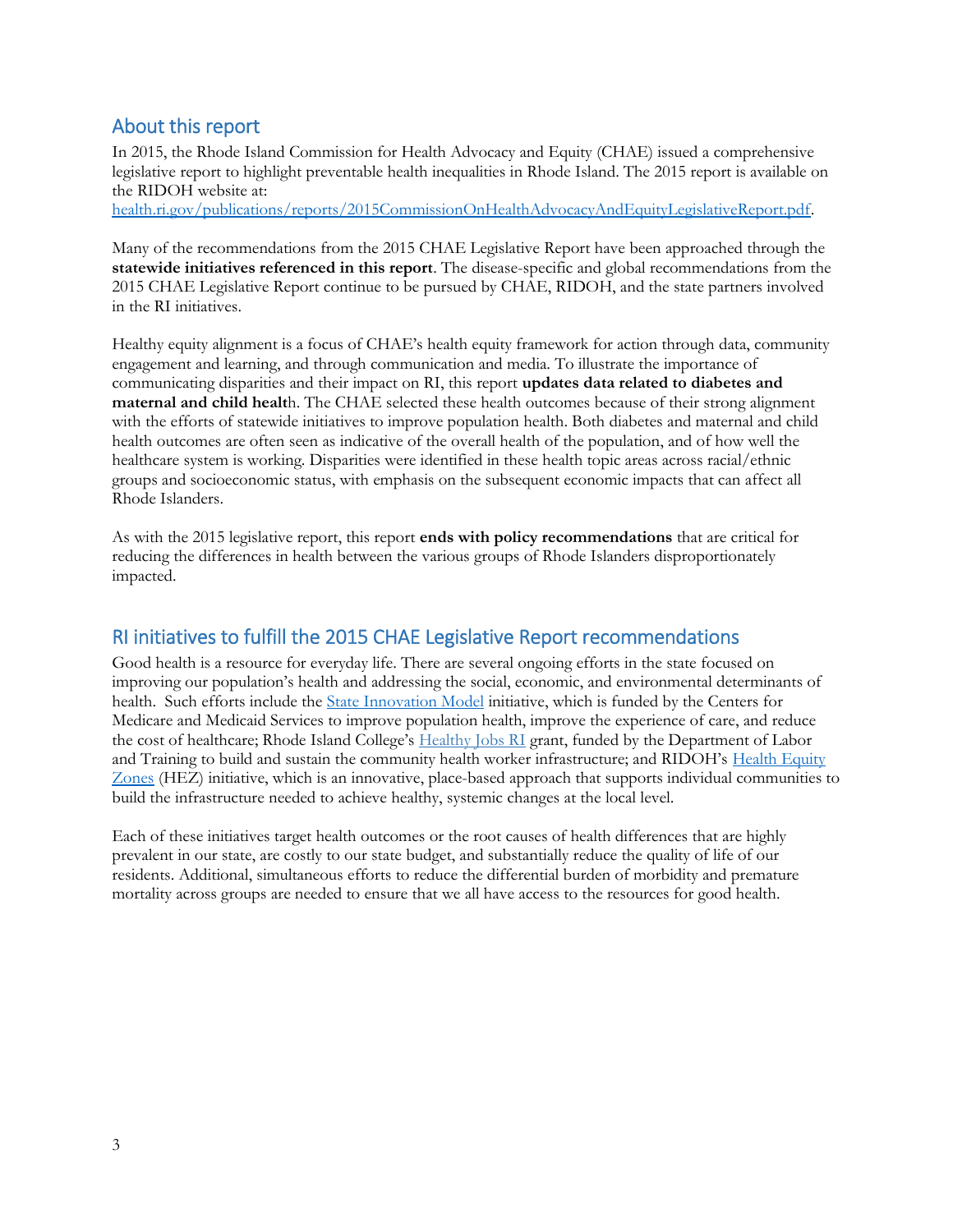# **Definitions**

#### **Health**

Before we define health equity, it is essential to define **health**. According to the World Health Organization, health is a state of complete physical, mental, and social well-being, and not merely the absence of disease or infirmity<sup>1</sup> .

## Health equity

**Health equity** means achieving the highest level of health for **all people**. Health equity calls for **focused** efforts to address **avoidabl**e inequalities by creating fair opportunities for optimal health, especially for groups who have experienced social, economic, and political disadvantage or historical injustices.<sup>2</sup> Efforts to achieve health equity look to increase the health capability of all individuals by focusing not only on individual efforts to achieve the best health possible, but also on the context where health happens: in the places where we live, learn, work, and play.

## Health disparities

A **health disparity** is a difference in health status, health behavior, disability, morbidity, or mortality between socio-demographic groups.

## Health inequalities

A **health inequality** is a difference in health status, health behavior, disability, morbidity, or mortality between socio-demographic groups, where the group with the highest "burden" (or rate) has historically and systemically been marginalized or discriminated against. This difference is viewed as avoidable, unnecessary, and unjust.

# Social, economic, and environmental determinants of health

**Social, economic, and environmental determinants of health** refer to the conditions in which we live, learn, work, play, and age. These conditions can affect our health in significant ways.<sup>3</sup>

# Who is impacted by health inequalities?

Health inequalities impact everyone. While it is well documented that some communities bear a disproportionate burden of health inequalities, the indirect impacts of health inequalities affect everyone. Women, certain racial and ethnic groups, low-income individuals, individuals with disabilities, individuals with mental health conditions, children, youth and young adults, seniors, immigrants and refugees, individuals with limited English Proficiency (LEP), the Lesbian, Gay, Bisexual, Transgender, Queer, and Questioning (LGBTQQ) community, and rural communities are all directly impacted by health inequalities. However, when some of us are not as healthy as we can be, the health of the entire population suffers.

<sup>1</sup> Preamble to the Constitution of the World Health Organization as adopted by the International Health Conference, New York, 19-22 June, 1946; signed on 22 July, 1946 by the representatives of 61 states (Official Records of the World Health Organization, no. 2, p. 100) and entered into force on 7 April, 1948.

<sup>2</sup> Health Equity Review Planning Tool. Washington State Department of Health: Division of Prevention and Community Health. Office of Healthy Communities. January 2014.

<sup>&</sup>lt;sup>3</sup> World Health Organization: http://www.who.int/social\_determinants/sdh\_definition/en/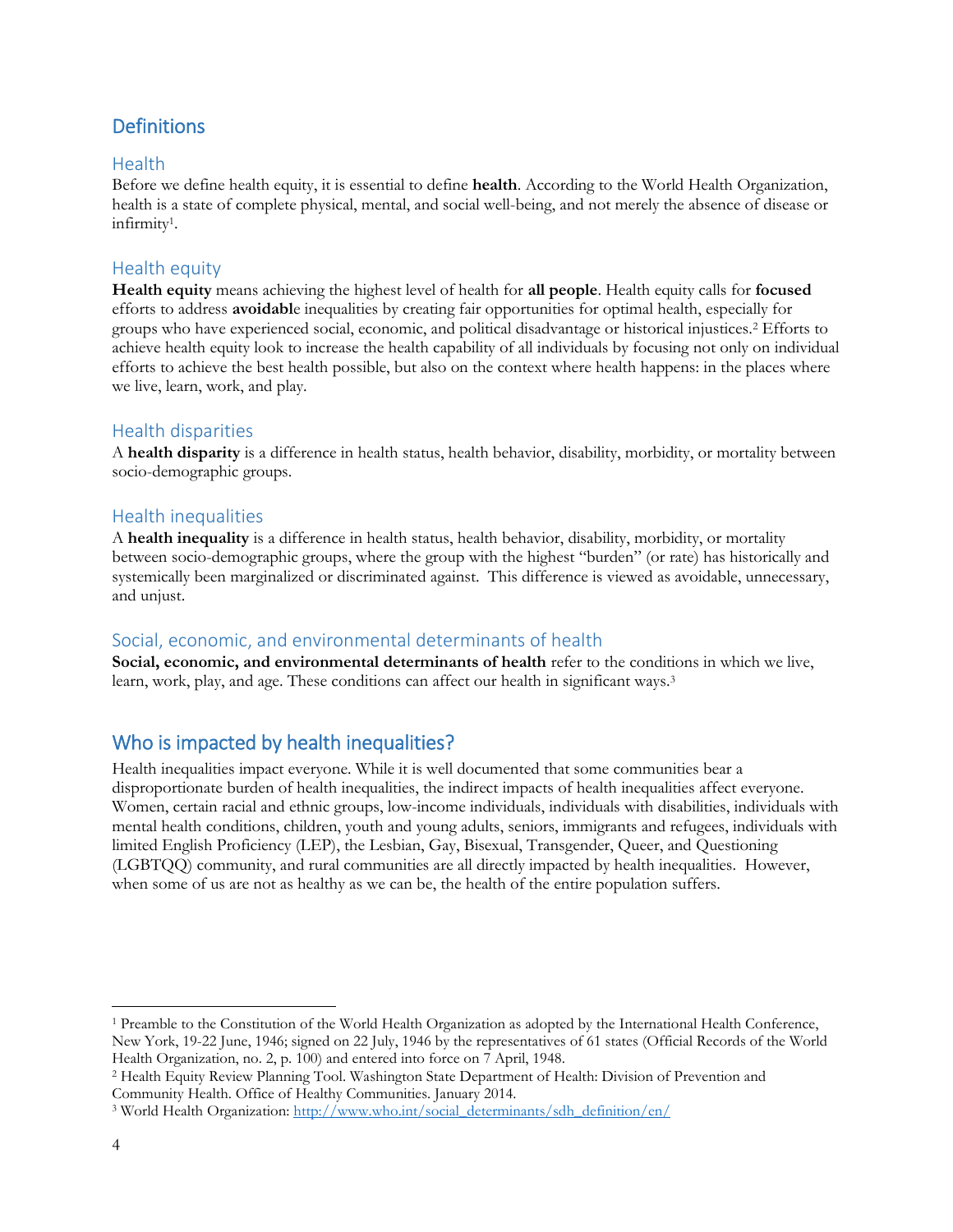# Diabetes

In Rhode Island, diabetes disproportionately impacts black adults, Hispanic adults, and those whose income is less than 200% of the federal poverty level.



Source: 2015 Rhode Island Behavioral Risk Factor Surveillance System

Annajane Yolken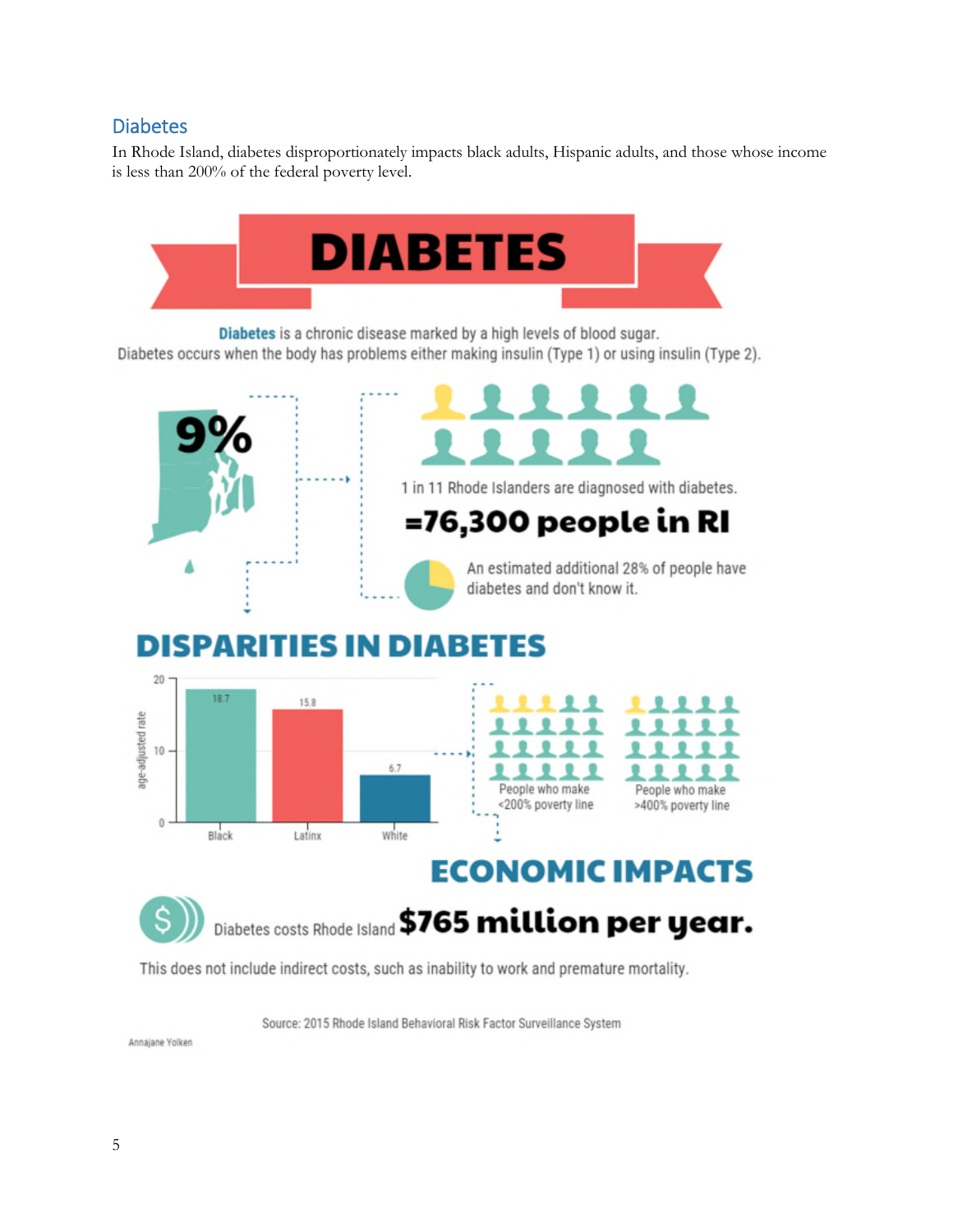# Maternal and child health

Two outcomes related to maternal and child health were examined: infant mortality and low birth weight. In Rhode Island, black infants are disproportionately affected by infant mortality and low birth weight.



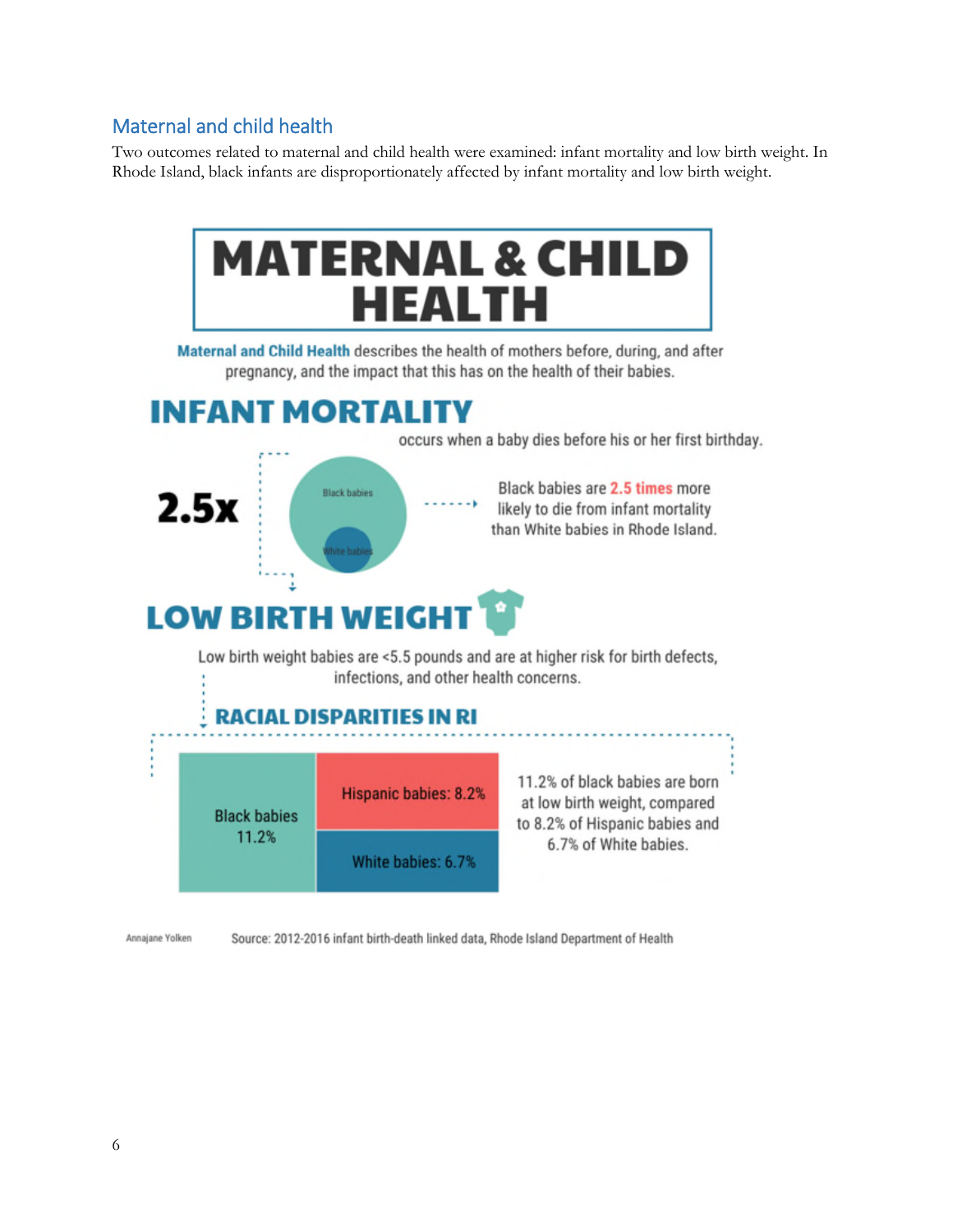# Creating a healthy future for Rhode Island

Creating opportunity for all to be healthy is essential for creating a stronger Rhode Island. Unfortunately, such opportunity is socioeconomically patterned. The socioeconomic resources (e.g. income and education) that a household has access to, provide much needed tools to help families avoid ill health and premature death. More specifically, socioeconomic status (SES) affects how stress is distributed throughout the population, and affects the resources individuals have to manage that stress. SES also influences the development of healthy lifestyles, and the ability to live in an environment that supports those lifestyles – such as a neighborhood with safe places to exercise.

Our focused mission as a Commission is to ensure that we strategically address the issues that prevent **all** Rhode Islanders from being as healthy they can be. This mission requires collaboration across public, private, and academic organizations in Rhode Island to improve our population's health and reduce health inequalities.

#### Policies we support to reduce health disparities

#### *Increase the minimum wage.*

Household income has been shown to be strongly associated with health; in particular, our financial resources substantially influence the quality of the food we can afford to purchase, the quality of housing we can afford to live in, and the quality of the healthcare we have access to. Recent Policy efforts to increase the minimum wage have gained momentum both locally and nationally. Such efforts have been linked to improvements in population health outcomes such as reductions in infant mortality and low birth weight<sup>4</sup> as well as obesity<sup>5</sup>. **CHAE strongly support efforts in the state to increase the minimum wage to increase the financial resources of Rhode Island families and improve the public's health.**

#### *Increase high school graduation rates for all.*

Educational attainment has also been consistently associated with health;<sup>6</sup> and there are multiple ways in which education has been suggested to influence our health: 1) it provides the necessary credential(s) for employment; 2) it provides knowledge and cognitive and problem-solving skills<sup>7</sup> helpful for managing health and navigating healthcare; and 3) it decreases exposure to economic stress and chronic psychological distress,<sup>8</sup> as those with higher educational attainment are more likely to "live and work in environments with the resources and built designs for healthy living".<sup>9</sup> People with higher levels of education are more likely to live longer and have better health outcomes.<sup>10</sup> In Rhode Island, high school graduates live an average of seven years longer than those who do not graduate from high school. According to Rhode Island KIDS COUNT, "Rhode Island's four-year graduation rate has been steadily increasing from 70% in 2007 to 85% in 2016.

<sup>4</sup> Komro, K.A., Livingston, M.D., Markowitz, S., Wagenaar, A.C. The effect of an increased minimum wage on infant mortality and birth weight. Am. J. Public Health 106(8), 1514–1516 (2016).

<sup>5</sup> Meltzer DO, Chen Z. The impact of minimum wage rates on body weight in the US. National Bureau of Economic Research Working Paper No. 15485.

<sup>6</sup> Kawachi, I., Adler, N. E. and Dow, W. H. (2010), Money, schooling, and health: Mechanisms and causal evidence. Annals of the New York Academy of Sciences, 1186: 56–68.

<sup>7</sup> Mirowsky J, Ross CE. Education, learned effectiveness and health. London Rev Educ 2005;3(3):205–20.

<sup>8</sup> Shupe, A., Tolliver, R., Hamilton, J., & Menefee, D. (2008). Prevalence of severe psychological distress and its association with behavioral risk factors, quality of life indicators, and health outcomes: Colorado Behavioral Risk Factor Surveillance System, 2007. health, 800, 886-7689.

<sup>9</sup> Zimmerman, E., & Woolf, S. H. (2014). Understanding the relationship between education and health. National Academy of Sciences. Page 6.

<sup>10</sup> Egerter, S., Braveman, P., Sadegh-Nobari, T., GrossmanKahn, R., & Dekker, M. (April, 2011). Exploring the social determinants of health: Education and health. Retrieved January 8, 2018, from www.rwjf.org